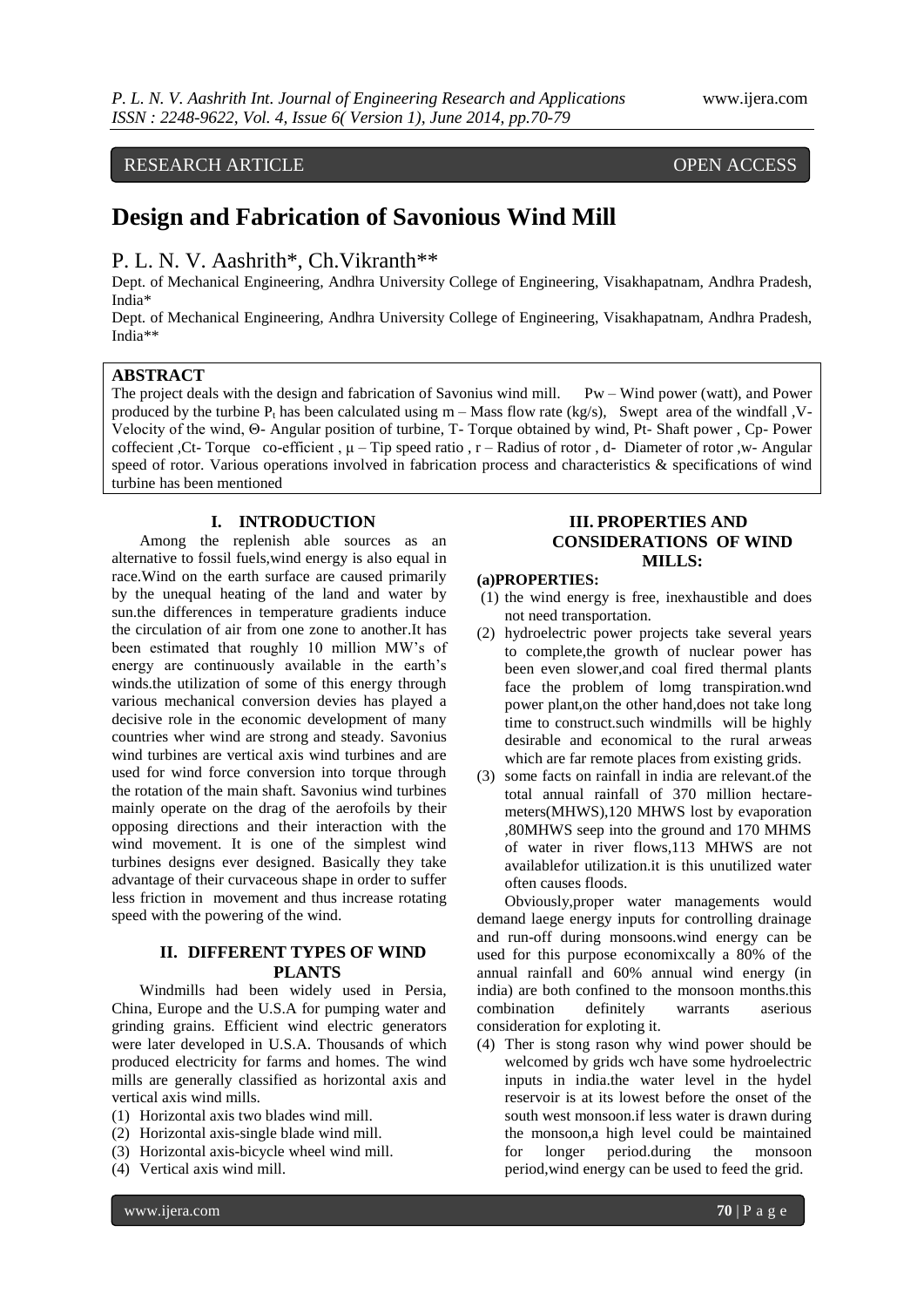#### **(b) CONSIDERATIONS:**

- (1) the major disadvantage associated with the wind power is that it is not consistent and steady which makes the complications in designing the whole plant.
- (2) the wind is a very hazardous,treacherous and unpredictable commodity.blowing in strong gusts from varying directions and leaving account such phenomena as hurricanes and tornadoes-it can cause tremendous shear stresses which may smash the whole plant within no time.to avoid this,special and costly designs and controls are always required.
- (3) the power coffecient (ratio of the power actually delivered by the rotor to the power of the wind in the rotor disc) can be 0.593 maximum for aerodynamic rason.the machine developed to date (ERDA'S plum brook unit) has power coefficient of 0.4.
- (4) Among al the disadvantages mentioned above,the cost factor is major has restricted the development of wind power on large scale foe feeding to th existing grid.the estimated cost of wind electricity generation, storage and distribution system is over 1 lakh ruppes which may be considered beyond the means of the most villages.

With all this disadvantages,this source of power has a bright future as the use of small aero generator producing 200 to 300 watts which is sufficient to power a house of one family at a reasonable cost will definitely attract the villages for the good standard of life.

# **IV. FACTOR AFFECTING WIND POWER EXTRACTION**

Elevation of blade hub above ground-the higher above ground one is , the higher wind velocity and since the power is proportional to the cube of the velocity, an increase in hub elevation from 30 m to 50 m leads to an average wind seed 7.6% higher. This becomes a significant cost-benefit trade-off, since taller hubs become more expensive.

Spacing of wind turbines on wind farms-too far spacing will prevent the maximum amount of wind to be intercepted. However, too close spacing will lead to interference and downwind units will be less productive.

Sitting of wind turbine-naturally not all locations are suitable for placements of wind turbines. In order to be economical, most sites have to have average wind speeds of about 10 m/s. This speed usually increases with height above ground.

Air density-the higher the density of air, the more power carried by the wind and as air density decreases with height above sea-level, usually sites in mountainous regions are less preferable than those at flat, sea-level locations.

# **V. METHODOLOGY**

Savonius Wind Mill Model Introduction:

The vertical-axis wind turbine have simple structure and installation. They are useful in different speed and direction of wind. Unlike horizontal axis turbines, in vertical axis turbines rotation speed is low and torque is high. These turbines are independence from wind direction. Because of low speed and high torque in these turbines, some forms of power transfer such as compressed air and hydraulic have preference to generate electricity. This device could be used for pumping water in agriculture and industry.

#### Description:

In vertical axis wind turbines or rotors, such as Savonius rotating axis is perpendicular to wind direction. Therefore the surface which is moved by air, after rotating half a round, should move in reverse direction of wind. This is the reason of decreasing of power ratio. Therefore blade is an important factor in these rotors. The Savonius rotor includes two half cylinder shape blades (nominal diameter d, height h). The movement is mainly the result of the different between the drag on the advancing paddle and the drag on the other one. The lift force, which normally takes place to the direction of wind velocity, produces the rotation in this type of turbine. There is high pressure before the surface whereas low pressure after it. The Savonius rotor can be constructed from simple materials using common tools. The Rotors are robust and do not require precision machining or tight tolerance like those needed to make modern airfoils.

Due to symmetry to with respect to the flow direction, vertical axis wind turbines accept winds from any direction equally. This contrasts with horizontal axis wind turbines that must face into the wind to achieve maximum power. Horizontal turbines are pointed in a fixed direction to take advantage of a single predominant wind direction.

www.ijera.com **71** | P a g e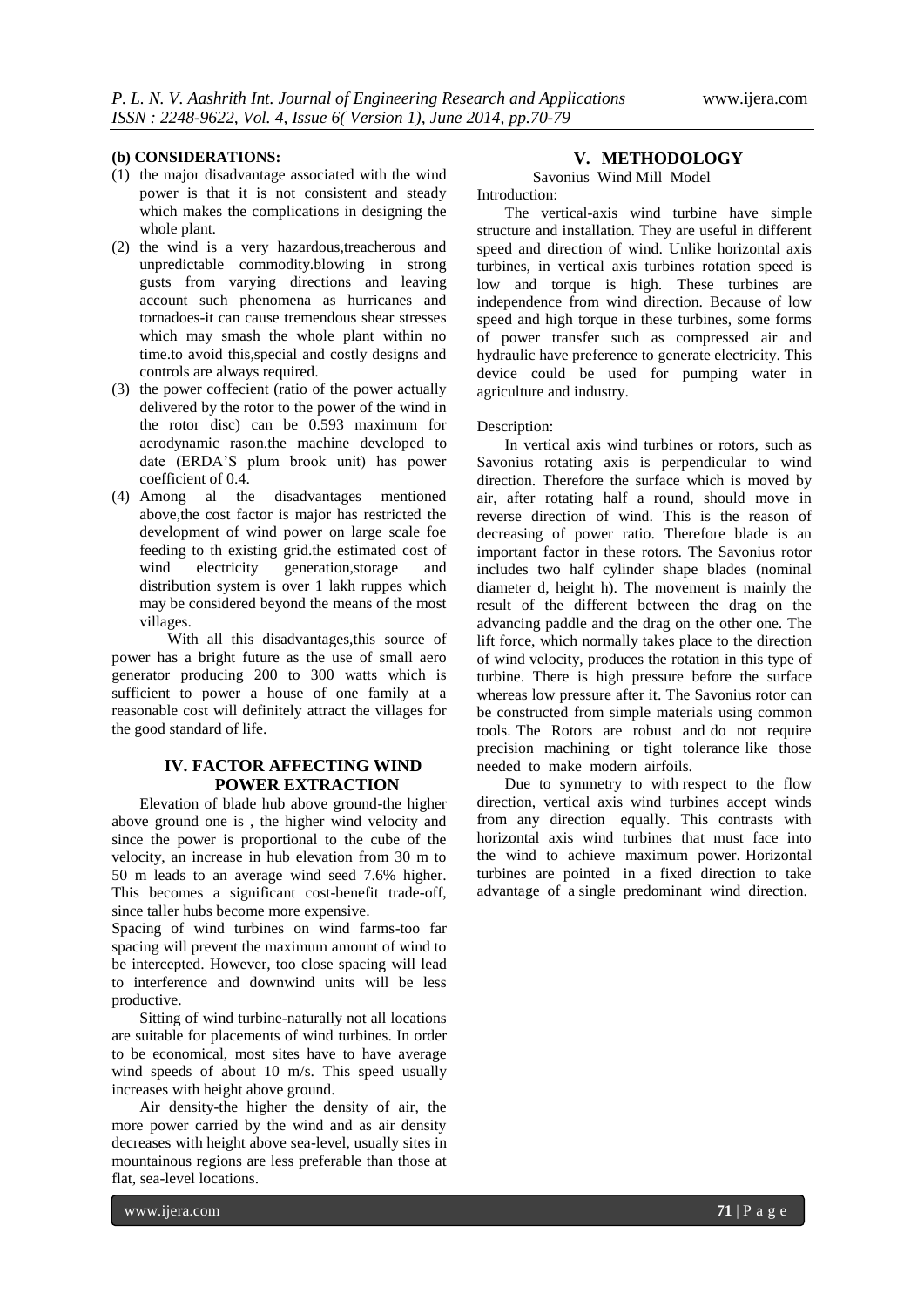**VI. SAVONIUS WINDMILL MODEL**



**CHARACTERISTICS & SPECIFICATIONS OF WIND TURBINES**

#### •Wind Speed:

This is very important to the productivity of a windmill. The wind turbine only generates power with the wind. The wind rotates the axis (horizontal or vertical) and causes the shaft on the generator to sweep past the magnetic coils creating an electric current.

### •Blade Length

This is important because the length of the blade is directly proportional to the swept area. Larger blades have a greater swept area and thus catch more wind with each revolution. Because of this, they may also have more torque.

#### •Base Height

The height of the base affects the windmill immensely. The higher a windmill is, the more productive it will be due to the fact that as the altitude increases so does the winds speed.

# •Base Design

Some base is stronger than others. Base is important in the construction of the windmill because not only do they have to support the windmill, but they must also be subject to their own weight and the drag of the wind. If a weak tower is subject to these elements, then it will surely collapse. Therefore, the base must be identical so as to insure a fair comparison.

| S.NO<br><b>SPECIFICATIONS</b><br><b>PART</b><br>$58x58x34cm^3$<br>Physical Dimension of<br>1<br>Wind Mill<br>$\overline{c}$<br>Number of PVC pipes<br>12 pipes<br>$\overline{3}$<br>PVC pipe dimension<br>Length = $50cm$ ,<br>Diameter= 2.54 cm.<br>Number of T- Joints<br>4<br>12<br>5<br>T- Joint Diameter<br>2.54cm<br>$\overline{6}$<br>Number of Bends<br>$\overline{\mathcal{L}}$<br>7<br>2.54cm.<br>Diameter of Bends<br>Central axis (PVC<br>8<br>Length $=$ 54cm,<br>Diameter = $3cm$ .<br>Pipe)<br>Cylindrical<br>9<br>Diameter $= 8cm$<br>magnet<br>$Height = 2cm$<br>piece<br>Number of L plates<br>10<br>16<br>placed<br>11<br><b>Ball Bearing</b><br>C6202<br>12<br>$\overline{\mathcal{L}}$<br>Mild Steel U-Clamps<br>$\overline{90^{\circ}}$<br>13<br>Amature Angle<br>14<br>Number<br>$\overline{4}$<br>of<br>Transformers<br>15<br>606, Shell<br>Type of Transformer<br>type<br>transformer.<br>$50x23cm^2$<br>Rotor dimension<br>16<br>17<br><b>Rotor Material</b><br>Mild Steel<br>18<br><b>Rotor Thickness</b><br>1.2cm<br>$50x23$ cm <sup>2</sup><br>19<br>Swept Area (A)<br>terminals<br>Number of<br>20<br>(Positive)<br>$\mathbf{2}$<br>and<br>used | IEUTINIUAL SPEUIFIUATIUNS |           |  |  |
|-------------------------------------------------------------------------------------------------------------------------------------------------------------------------------------------------------------------------------------------------------------------------------------------------------------------------------------------------------------------------------------------------------------------------------------------------------------------------------------------------------------------------------------------------------------------------------------------------------------------------------------------------------------------------------------------------------------------------------------------------------------------------------------------------------------------------------------------------------------------------------------------------------------------------------------------------------------------------------------------------------------------------------------------------------------------------------------------------------------------------------------------------------------------------------|---------------------------|-----------|--|--|
|                                                                                                                                                                                                                                                                                                                                                                                                                                                                                                                                                                                                                                                                                                                                                                                                                                                                                                                                                                                                                                                                                                                                                                               |                           |           |  |  |
|                                                                                                                                                                                                                                                                                                                                                                                                                                                                                                                                                                                                                                                                                                                                                                                                                                                                                                                                                                                                                                                                                                                                                                               |                           |           |  |  |
|                                                                                                                                                                                                                                                                                                                                                                                                                                                                                                                                                                                                                                                                                                                                                                                                                                                                                                                                                                                                                                                                                                                                                                               |                           |           |  |  |
|                                                                                                                                                                                                                                                                                                                                                                                                                                                                                                                                                                                                                                                                                                                                                                                                                                                                                                                                                                                                                                                                                                                                                                               |                           |           |  |  |
|                                                                                                                                                                                                                                                                                                                                                                                                                                                                                                                                                                                                                                                                                                                                                                                                                                                                                                                                                                                                                                                                                                                                                                               |                           |           |  |  |
|                                                                                                                                                                                                                                                                                                                                                                                                                                                                                                                                                                                                                                                                                                                                                                                                                                                                                                                                                                                                                                                                                                                                                                               |                           |           |  |  |
|                                                                                                                                                                                                                                                                                                                                                                                                                                                                                                                                                                                                                                                                                                                                                                                                                                                                                                                                                                                                                                                                                                                                                                               |                           |           |  |  |
|                                                                                                                                                                                                                                                                                                                                                                                                                                                                                                                                                                                                                                                                                                                                                                                                                                                                                                                                                                                                                                                                                                                                                                               |                           |           |  |  |
|                                                                                                                                                                                                                                                                                                                                                                                                                                                                                                                                                                                                                                                                                                                                                                                                                                                                                                                                                                                                                                                                                                                                                                               |                           |           |  |  |
|                                                                                                                                                                                                                                                                                                                                                                                                                                                                                                                                                                                                                                                                                                                                                                                                                                                                                                                                                                                                                                                                                                                                                                               |                           |           |  |  |
|                                                                                                                                                                                                                                                                                                                                                                                                                                                                                                                                                                                                                                                                                                                                                                                                                                                                                                                                                                                                                                                                                                                                                                               |                           |           |  |  |
|                                                                                                                                                                                                                                                                                                                                                                                                                                                                                                                                                                                                                                                                                                                                                                                                                                                                                                                                                                                                                                                                                                                                                                               |                           |           |  |  |
|                                                                                                                                                                                                                                                                                                                                                                                                                                                                                                                                                                                                                                                                                                                                                                                                                                                                                                                                                                                                                                                                                                                                                                               |                           |           |  |  |
|                                                                                                                                                                                                                                                                                                                                                                                                                                                                                                                                                                                                                                                                                                                                                                                                                                                                                                                                                                                                                                                                                                                                                                               |                           |           |  |  |
|                                                                                                                                                                                                                                                                                                                                                                                                                                                                                                                                                                                                                                                                                                                                                                                                                                                                                                                                                                                                                                                                                                                                                                               |                           |           |  |  |
|                                                                                                                                                                                                                                                                                                                                                                                                                                                                                                                                                                                                                                                                                                                                                                                                                                                                                                                                                                                                                                                                                                                                                                               |                           |           |  |  |
|                                                                                                                                                                                                                                                                                                                                                                                                                                                                                                                                                                                                                                                                                                                                                                                                                                                                                                                                                                                                                                                                                                                                                                               |                           |           |  |  |
|                                                                                                                                                                                                                                                                                                                                                                                                                                                                                                                                                                                                                                                                                                                                                                                                                                                                                                                                                                                                                                                                                                                                                                               |                           |           |  |  |
|                                                                                                                                                                                                                                                                                                                                                                                                                                                                                                                                                                                                                                                                                                                                                                                                                                                                                                                                                                                                                                                                                                                                                                               |                           |           |  |  |
|                                                                                                                                                                                                                                                                                                                                                                                                                                                                                                                                                                                                                                                                                                                                                                                                                                                                                                                                                                                                                                                                                                                                                                               |                           |           |  |  |
|                                                                                                                                                                                                                                                                                                                                                                                                                                                                                                                                                                                                                                                                                                                                                                                                                                                                                                                                                                                                                                                                                                                                                                               |                           |           |  |  |
|                                                                                                                                                                                                                                                                                                                                                                                                                                                                                                                                                                                                                                                                                                                                                                                                                                                                                                                                                                                                                                                                                                                                                                               |                           |           |  |  |
|                                                                                                                                                                                                                                                                                                                                                                                                                                                                                                                                                                                                                                                                                                                                                                                                                                                                                                                                                                                                                                                                                                                                                                               |                           |           |  |  |
|                                                                                                                                                                                                                                                                                                                                                                                                                                                                                                                                                                                                                                                                                                                                                                                                                                                                                                                                                                                                                                                                                                                                                                               |                           |           |  |  |
|                                                                                                                                                                                                                                                                                                                                                                                                                                                                                                                                                                                                                                                                                                                                                                                                                                                                                                                                                                                                                                                                                                                                                                               |                           |           |  |  |
|                                                                                                                                                                                                                                                                                                                                                                                                                                                                                                                                                                                                                                                                                                                                                                                                                                                                                                                                                                                                                                                                                                                                                                               |                           |           |  |  |
|                                                                                                                                                                                                                                                                                                                                                                                                                                                                                                                                                                                                                                                                                                                                                                                                                                                                                                                                                                                                                                                                                                                                                                               |                           |           |  |  |
|                                                                                                                                                                                                                                                                                                                                                                                                                                                                                                                                                                                                                                                                                                                                                                                                                                                                                                                                                                                                                                                                                                                                                                               |                           |           |  |  |
|                                                                                                                                                                                                                                                                                                                                                                                                                                                                                                                                                                                                                                                                                                                                                                                                                                                                                                                                                                                                                                                                                                                                                                               |                           | negative) |  |  |

 $CDPOTPTCATIONIQ$ 



DESIGN OF WIND MILL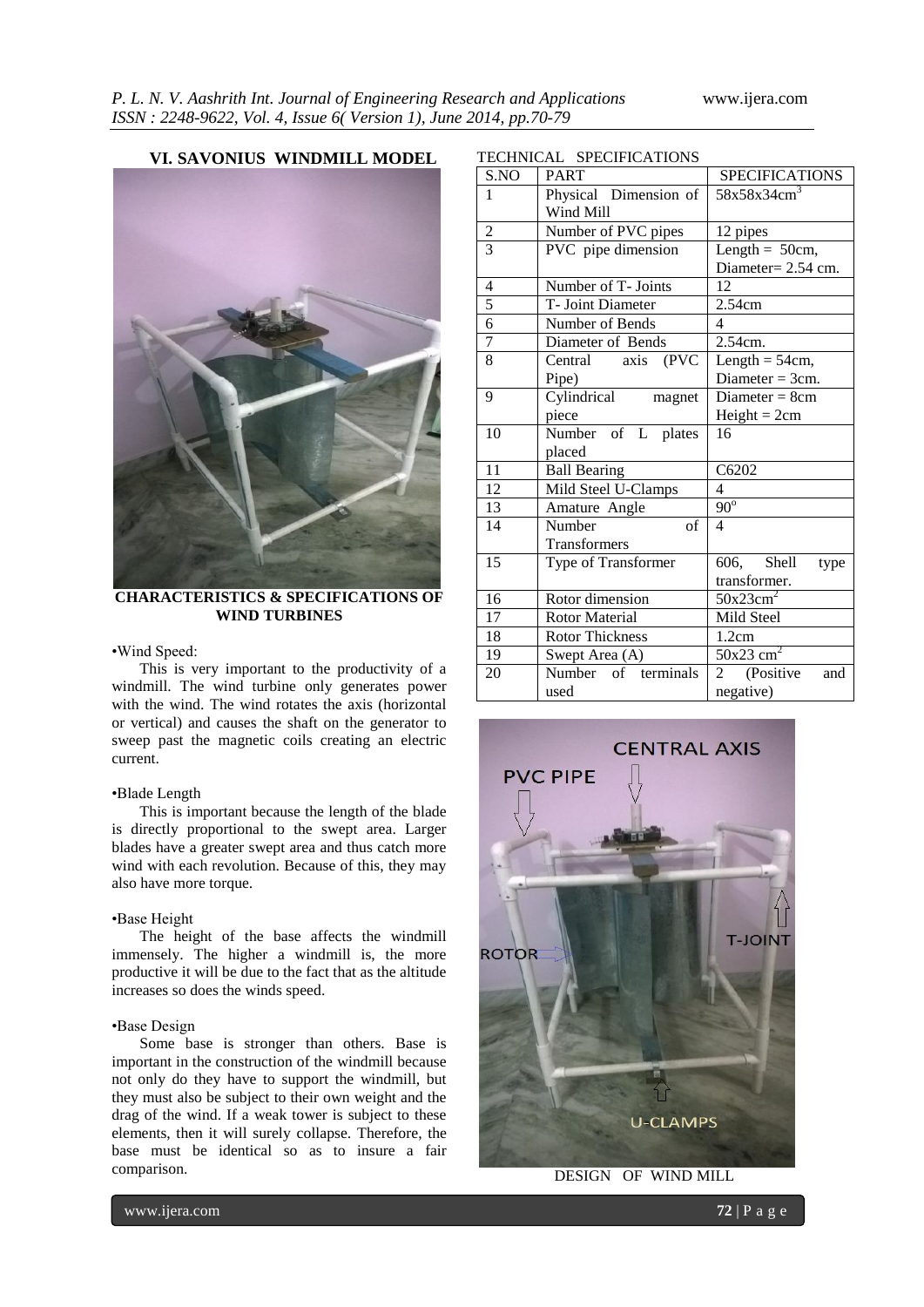Wind turbine blades have on aerofoil – type cross section. While designing the size of blade it is must to know the weight and cost of blades. In the three blade model, vertical shaft has been used; it has a height and diameter of 54cm & 3cm respectively.

The angle between two blades is  $60^{\circ}$ . So if one Blade moves other blades comes in the position of first blade, so the speed is increases.



BLADE PROFILE

#### SHAFT DESIGN

While designing the shaft of blades it should be properly fitted to the blade. The shaft should be as possible as less in thickness & light in weight for the six blade, the shaft used is very thin in size are all properly fitted. So no problem of slipping & fraction is created, for the shaft PVC pipe is used, which is having very light weight. Length of shaft & diameter are 54cm& 3cm respectively. And at the top and bottom ends mild steel of length 1inch each are respectively are fixed to give strength to the hollow shaft.



ransformer and permanent magnet.

Transformer

For generation of electricity from the designed vertical axis wind turbine, we chose a 606 Shell type transformer . When windings are surrounded by the core, the transformer is shell form. Shell form design may be more prevalent than core form design for distribution transformer applications.

Shell form design tends to be preferred for extra high voltage and higher MVA applications because, though more labor-intensive to manufacture, shell form transformers are characterized as having inherently better kVA-to-weight ratio, better shortcircuit strength characteristics and higher immunity to transit damage.



Operation

The main principle of operation of a transformer is mutual inductance between two circuits which is linked by a common magnetic flux. A basic transformer consists of two coils that are electrically separate and inductive, but are magnetically linked through a path of reluctance. A mutual electro-motive force is induced in the transformer from the alternating flux that is set up in the laminated core, due to the coil that is connected to a source of alternating voltage. Most of the alternating flux developed by this coil is linked with the other coil and thus produces the mutual induced electro-motive force.

#### **FORMULAS**

Kinetic energy of air is calculated by following equation:

 $\vec{P_W} = \frac{1}{2} \text{ m}^{\circ} \text{V}^2$ 

The  $m^{\circ}$ (kg/s) is air mass flow rate and  $V(m/s)$  is speed of blowing air .By replacing  $m^{\circ}$  energy

Equation is changeable to power in surface which is swept by rotor:

$$
P_w = \frac{1}{2} V^3 A.
$$

 $P_w(watt)$  is power,  $\beta(kg/m^3)$  is air density and  $A(\pi R^2)$  is surface which is swept by rotor.

Following equation is useful to calculate power produced by turbine:

 $P_t(\theta) = F(\theta) \cdot V(\theta) = \lambda(\theta) \omega(\theta).$ 

Θ is angular position of turbine, λ is torque of vertical force to blade's surface (force of air pressure), V is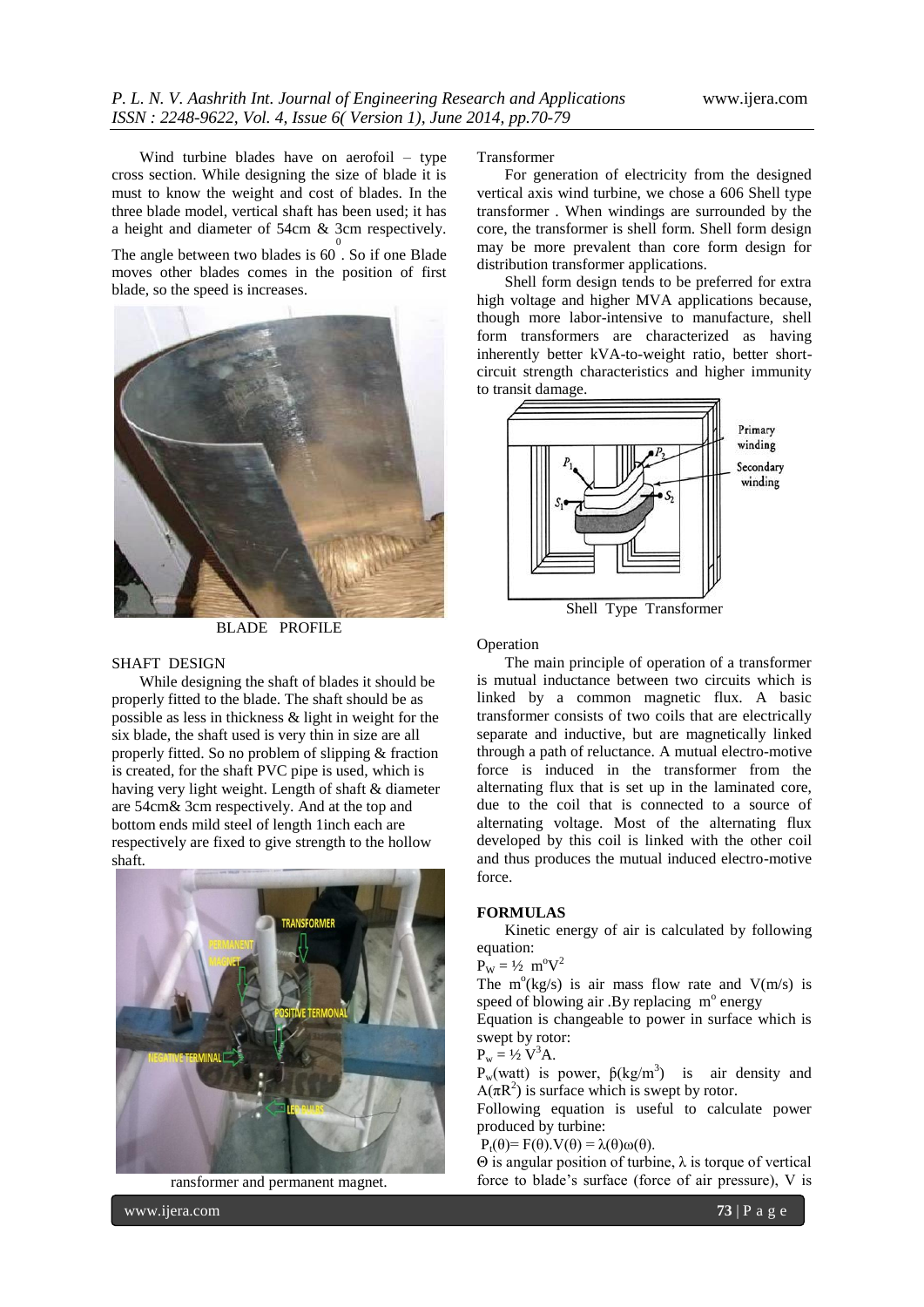speed vector in force point of F, and  $\omega$  is rotating speed of blade.

The power factor can be defined as the ratio between the power in turbine shaft  $(P_t)$  and the wind power  $(P_w)$  due to its kinetic energy right before the turbine plane, which yields:

 $C_p = P_t/P_w$ 

When turning, the Savonius rotor presents the wind with a concave and a convex section, and derives most of its power from drag. The drag coefficient for a flow perpendicular to the convex face of a half pipe is 1.2, while the drag coefficient for the concave section is nearly twice as high at 2.3. Therefore, the force on the concave side of the rotor is higher, inducing a torque that turns the rotor. In addition to the torque due to drag, flow through the gap between the two rotor blades causes lift with thrust out the back face of the rotor helping it turn in the desired direction. Rotors of the torque coefficient,  $C_t$ , the power coefficient,  $C_p$ , and the wind speed to tip speed ratio, µ. For Savonius rotor,

 $C_t = T/(0.5V^2Ad)$ ,  $C_p = P/(0.5V^3A)$ 

And  $\mu = \pi IN/(60V)$ ,

µ is tip speed ratio, which is defined as the ratio between a blade's speed at its tip and the faraway wind velocity. For a turbine of radius r, spinning at angular rate  $\omega$ , in a wind with faraway velocity V, we have

### $\mu = r \omega/V$

The Turbine efficiency, also known as its power coefficient,  $C_{p}$ , as the ratio between the power produced by the turbine and the power contained in the wind that passes through the reaches of the turbine blades.

The maximum power of a Savonius rotor is given by  $F_{\text{max}} = 0.30 \text{ kg m} \cdot h \cdot r \cdot v$ , where  $\overrightarrow{h}$  and T are the height and radius of the rotor and  $v$ is the wind VARIOUS OPERATIONS INVOLVED IN FABRICATION PROCESS

#### •Cutting

PVC pipes and plywood of required dimensions are cut using bench vice and handsaw. The Shell type transformer is cut into two halves of  $90^0$  each.

#### •Drilling

The T- joints and Bends after assembled are drilled with 5mm diameter and 1 inch bolts are inserted.

#### •Bending

The Mild sheets of 12mm thickness sheets of length 30cm and breadth 32cm using mallet, 2cm round file and anvil.

#### •Turning

The main shaft is turned on the inner side using lathe up to 2mm thickness for fixing ball bearings.

#### •Soldering

The four transformers are joined in series by soldering wires and these are connected to positive and negative terminals. The four LED bulbs are joined by parallel connection by soldering.

#### •Assembly

The four transformers are bolted to the wooden plate; the wooden plate is joined to the main frame using U- clamps. The Three bended sheets are joined to the main axis by bolt and nut. The permanent magnet is fixed to the main axis by using glue.

The 16 mild steels plates are placed and attached to the magnet by using glue, thereby creating sixteen poles. The four transformers are joined in series and this is connected to positive and negative terminals and to a parallel connection of four LED bulbs.

AVERAGE WIND SPEEDS (Kmph)

| <b>MONT</b>             | <b>JANU</b>              | <b>FEBU</b>             | MA                      | AP              | MA              | $\rm JU$        |
|-------------------------|--------------------------|-------------------------|-------------------------|-----------------|-----------------|-----------------|
| H/DAY                   | ARY                      | <b>ARY</b>              | <b>RCH</b>              | <b>RIL</b>      | $\mathbf Y$     | NE              |
| $\mathbf{1}$            | 4                        | 4                       | 5                       | 13              | 15              | $\overline{15}$ |
| $\overline{c}$          | $\overline{4}$           | $\overline{4}$          | $\overline{2}$          | 13              | 17              | 8               |
| $\overline{\mathbf{3}}$ | 6                        | 3                       | 3                       | 10              | 17              | $\overline{5}$  |
| $\overline{4}$          | $\overline{6}$           | $\overline{3}$          | $\overline{3}$          | $\overline{9}$  | 18              | 5               |
| 5                       | 5                        | 5                       | 5                       | $\overline{13}$ | $1\overline{4}$ | 5               |
| $\overline{6}$          | $\overline{4}$           | $\overline{6}$          | $\overline{4}$          | 12              | 13              | 7               |
| 7                       | 5                        | 5                       | $\overline{\mathbf{4}}$ | 9               | 14              | $\overline{7}$  |
| $\overline{8}$          | $\overline{3}$           | $\overline{3}$          | $\overline{4}$          | 10              | $\overline{15}$ | 8               |
| $\overline{9}$          | 7                        | $\overline{5}$          | $\overline{6}$          | 11              | 18              | $\overline{12}$ |
| 10                      | 5                        | 8                       | 9                       | 12              | 16              | 11              |
| 11                      | $\overline{4}$           | 7                       | 11                      | 13              | 15              | 6               |
| 12                      | $\frac{5}{5}$            | $\overline{4}$          | 13                      | 13              | 12              | 6               |
| 13                      |                          | 6                       | $\overline{13}$         | 10              | 6               | 5               |
| 14                      | $\overline{4}$           | $\overline{4}$          | $\overline{10}$         | 10              | $\overline{6}$  | 14              |
| 15                      | 5                        | $\overline{4}$          | 9                       | $\overline{8}$  | $\overline{7}$  | 18              |
| 16                      | $\overline{4}$           | $\overline{5}$          | $\overline{8}$          | 13              | $\overline{9}$  | $\overline{11}$ |
| $\overline{17}$         | $\frac{3}{5}$            | $\overline{5}$          | 4                       | $\overline{17}$ | $\overline{13}$ | 9               |
| 18                      |                          | $\overline{6}$          | $\overline{3}$          | 15              | $\overline{14}$ | $\overline{11}$ |
| $\overline{19}$         | $\overline{6}$           | $\overline{8}$          | 5                       | 13              | $\overline{15}$ | 11              |
| 20                      | $\overline{\mathbf{3}}$  | $\overline{6}$          | $\overline{8}$          | $\overline{8}$  | 17              | $\overline{6}$  |
| 21                      | $\overline{4}$           | $\overline{4}$          | 10                      | 14              | $\overline{19}$ | 6               |
| $\overline{22}$         | 5                        | $\overline{4}$          | 12                      | 5               | $\overline{15}$ | $\overline{7}$  |
| 23                      | 8                        | $\overline{4}$          | $\overline{13}$         | $\overline{4}$  | 18              | $\overline{4}$  |
| $\overline{24}$         | 5                        | $\overline{3}$          | $\overline{9}$          | 7               | $1\overline{3}$ | $\overline{3}$  |
| 25                      | 6                        | $\overline{\mathbf{3}}$ | 9                       | $\overline{8}$  | $1\overline{1}$ | 13              |
| 26                      | 6                        | $\overline{\mathbf{3}}$ | 10                      | 10              | 9               | 18              |
| 27                      | $\overline{\mathcal{L}}$ | $\overline{4}$          | 12                      | 11              | 7               | $\overline{15}$ |
| 28                      | $\overline{\mathbf{3}}$  | $\overline{3}$          | 11                      | 13              | 10              | $\overline{12}$ |
| 29                      | $\overline{4}$           |                         | 11                      | 13              | 11              | 11              |
| 30                      | $\overline{5}$           |                         | 10                      | 13              | 11              | 9               |
| 31                      | 5                        |                         | 14                      |                 | 14              |                 |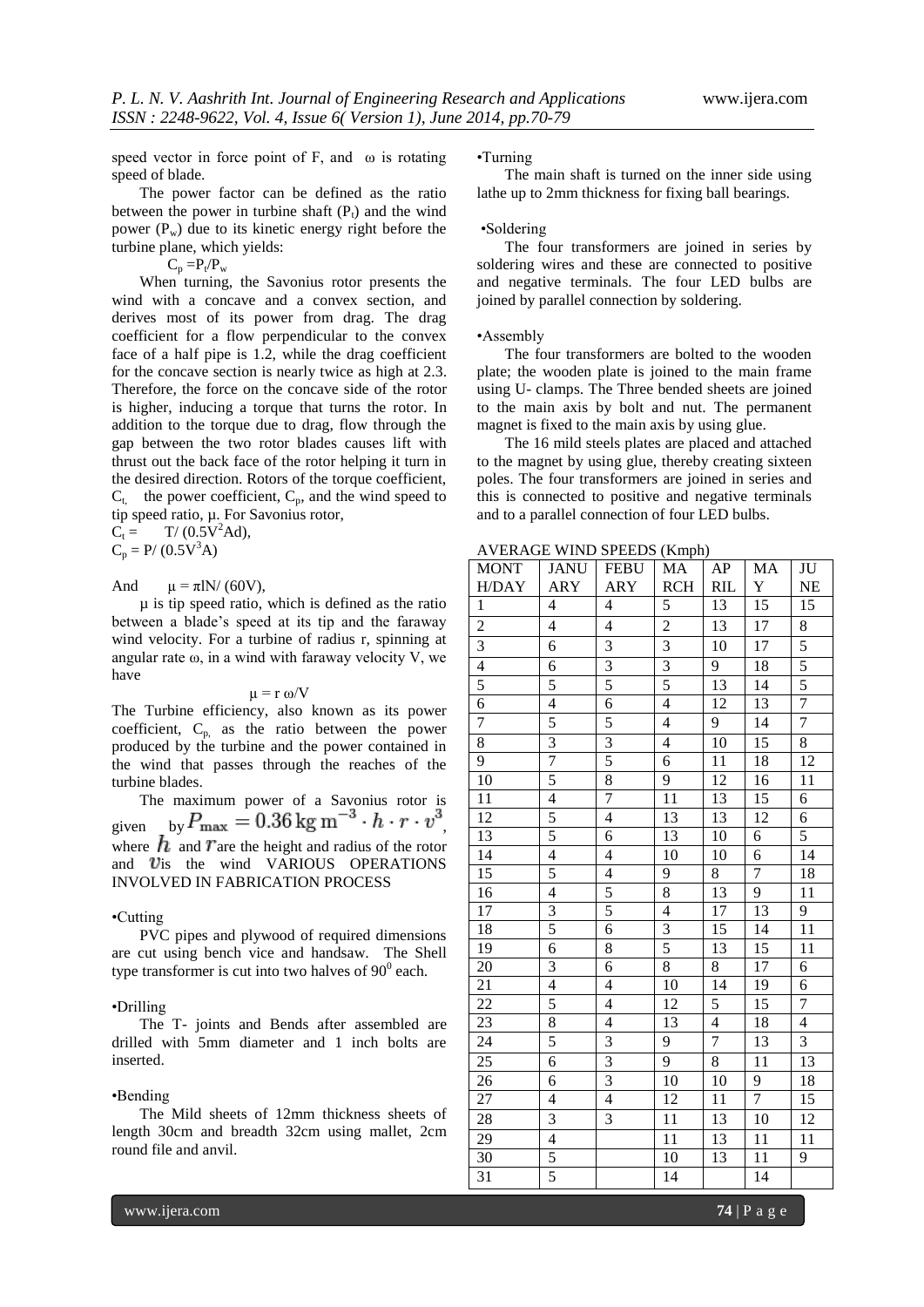| <b>AVERAGE WIND SPEEDS (Kmph)</b> |                 |                         |                |                 |                 |                 |
|-----------------------------------|-----------------|-------------------------|----------------|-----------------|-----------------|-----------------|
| MONTH/                            | <b>JUL</b>      | <b>AUGU</b>             | <b>SE</b>      | $O\overline{C}$ | $\overline{NO}$ | DE              |
| <b>DAY</b>                        | Y               | <b>ST</b>               | PT             | T               | V               | $\mathbf C$     |
| $\mathbf{1}$                      | 9               | 18                      | 9              | $\overline{c}$  | 10              | $\overline{3}$  |
| $\overline{2}$                    | $\overline{10}$ | $\overline{14}$         | $\overline{9}$ | $\overline{8}$  | 8               | $\overline{6}$  |
| $\overline{3}$                    | 13              | $\overline{11}$         | 10             | 7               | $\overline{6}$  | $\overline{7}$  |
| $\overline{4}$                    | 13              | 5                       | $\overline{7}$ | 7               | 6               | $\overline{8}$  |
| $\overline{5}$                    | 9               | $\overline{\mathbf{3}}$ | 5              | 10              | 6               | $\overline{8}$  |
| 6                                 | $\overline{3}$  | 6                       | $\overline{9}$ | 11              | 5               | $\overline{9}$  |
| $\overline{7}$                    | $\overline{5}$  | 9                       | $\overline{3}$ | 10              | 6               | 10              |
| 8                                 | $\overline{4}$  | 7                       | $\overline{4}$ | 8               | 5               | $\overline{12}$ |
| 9                                 | $\overline{7}$  | $\overline{2}$          | $\overline{5}$ | $\overline{4}$  | 6               | 12              |
| 10                                | 6               | $\overline{4}$          | $\overline{7}$ | $\overline{4}$  | $\overline{7}$  | $\overline{12}$ |
| 11                                | 9               | 4                       | $\overline{5}$ | 8               | 6               | 12              |
| 12                                | $\overline{7}$  | 5                       | $\overline{5}$ | 7               | 7               | 11              |
| 13                                | 16              | 5                       | 5              | 9               | $\overline{7}$  | $\overline{7}$  |
| 14                                | 12              | $\overline{4}$          | 5              | 16              | 6               | 5               |
| $\overline{15}$                   | 9               | 5                       | $\overline{6}$ | 9               | $\overline{7}$  | 5               |
| 16                                | 8               | 6                       | $\overline{4}$ | $\overline{4}$  | 8               | $\overline{4}$  |
| $\overline{17}$                   | 12              | 7                       | $\overline{7}$ | $\overline{4}$  | 10              | 5               |
| $\overline{18}$                   | $\overline{12}$ | 7                       | $\overline{9}$ | $\overline{4}$  | $\overline{10}$ | $\overline{5}$  |
| 19                                | $\overline{12}$ | 9                       | $\overline{5}$ | $\overline{5}$  | 10              | 5               |
| $20\,$                            | 14              | 14                      | $\overline{8}$ | 7               | 6               | $\overline{4}$  |
| 21                                | 9               | 14                      | 6              | $\overline{7}$  | 12              | 3               |
| $\overline{22}$                   | $\overline{8}$  | $\overline{11}$         | 8              | 10              | 15              | 5               |
| 23                                | $\overline{7}$  | 10                      | $\overline{7}$ | 9               | 14              | $\overline{7}$  |
| 24                                | 15              | 13                      | 9              | 7               | 9               | $\overline{4}$  |
| 25                                | 16              | 10                      | $\overline{8}$ | $\overline{4}$  | $\overline{4}$  | $\overline{7}$  |
| 26                                | $\overline{14}$ | $\overline{10}$         | 7              | $\overline{4}$  | 5               | 5               |
| 27                                | 17              | 10                      | $\overline{7}$ | 6               | $\overline{4}$  | $\overline{4}$  |
| 28                                | $\overline{15}$ | 7                       | 11             | $\overline{4}$  | $\overline{5}$  | $\overline{4}$  |
| 29                                | $\overline{12}$ | $\overline{4}$          | 6              | 6               | 12              | 5               |
| 30                                | $\overline{10}$ | $\overline{9}$          | 5              | 6               | $\overline{12}$ | 3               |
| 31                                | 15              | $\overline{9}$          | $\overline{4}$ | 9               | 5               | $\overline{7}$  |
|                                   |                 |                         |                |                 |                 |                 |

# **WIND DISTRIBUTION ON EASTER GHATS**

Average Wind Speed: 16 to 21 kmps.

| <b>SYSTEM</b>      | <b>PRESSUR</b>  | <b>ASSOCIATED</b> |
|--------------------|-----------------|-------------------|
|                    | E               | WIND              |
|                    | <b>DEFICIEN</b> | SPEED(KMPH)       |
|                    | T(atm)          |                   |
| Low pressure area  | 1.0             | $<$ 32            |
| Depression         | $1-3$           | $32 - 50$         |
| Deep Depression    | $3-4.5$         | 51-59             |
| Cyclonic Storm     | $4.5 - 8.5$     | $60-90$           |
| cyclonic<br>Severe | $8.5 - 15.5$    | 90-119            |
| storm              |                 |                   |
| Very<br>severe     | 15.56-65.6      | 119-220           |
| cyclonic storm     |                 |                   |
| Cyclonic<br>Super  | >65.6           | >220              |
| storm              |                 |                   |

| OTHER MAJOR PLACES WHERE MAXIMUM |
|----------------------------------|
| <b>WIND SPEED OCCURS:</b>        |

| <b>SNO</b>     | <b>PLACE</b><br>OF<br><b>LANDFALL</b> | <b>MAXIMUM</b><br>WIND |
|----------------|---------------------------------------|------------------------|
|                |                                       | SPEED(kmph)            |
|                | Chittagong                            | 224                    |
| $\overline{c}$ | Chirala, A.P.                         | 260                    |
| 3              | Rameshwaram                           | 204                    |
| 4              | Sriharikota                           | 213                    |
| 5              | Bangladesh                            | 213                    |
| 6              | Kavali, A.P.                          | 235                    |
| 7              | Machlipatnam, A.P.                    | 235                    |
| 8              | Chittagong                            | 235                    |
| 9              | Paradip, Orissa                       | 260                    |

# **VARIATIONS OF WIND SPEED WITH DAYS OF MONTH IN VISAKHAPATNAM SUB-URBAN:**









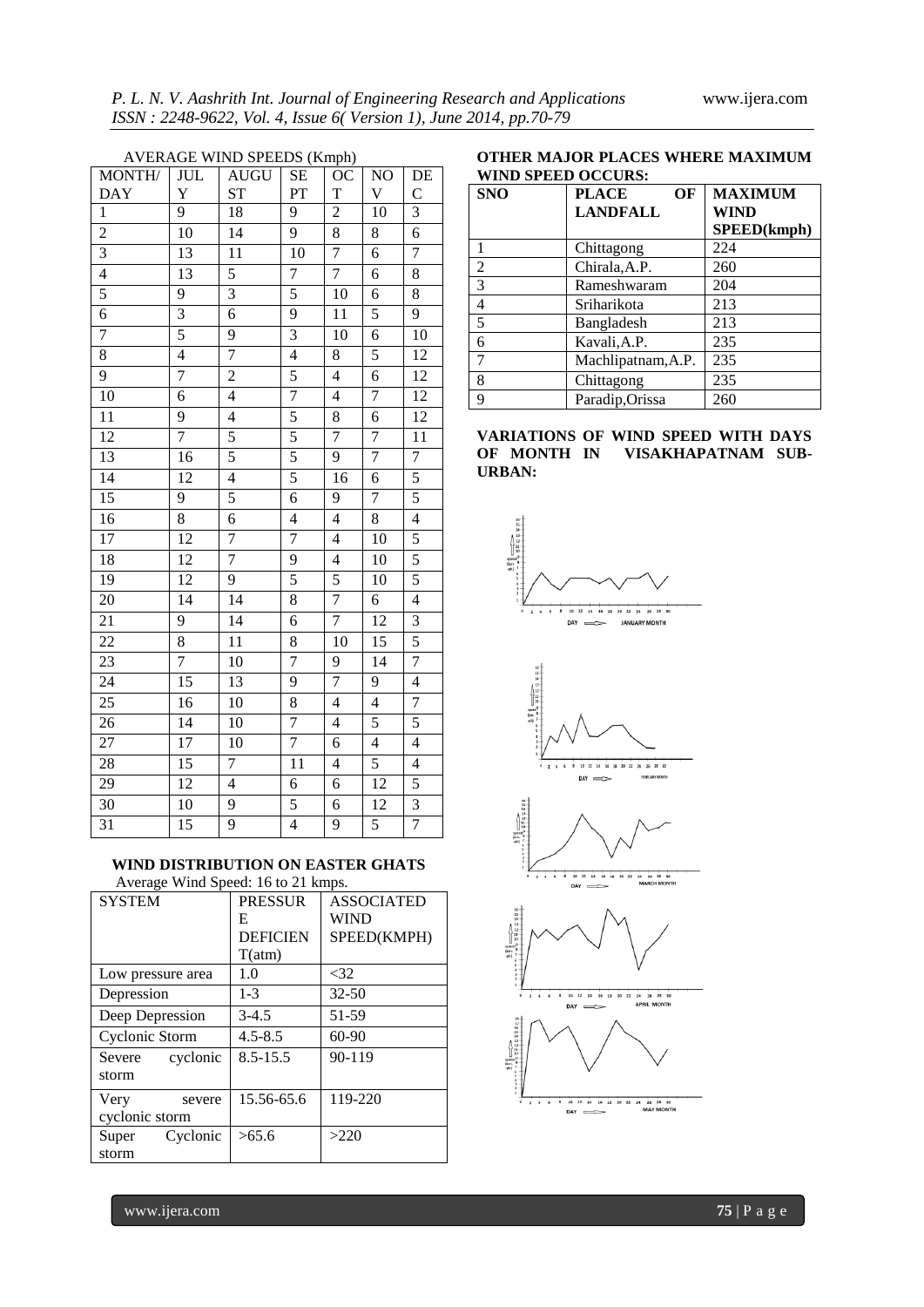

#### **FORMULAS**

Kinetic energy of air is calculated by following equation:

 $P_W = \frac{1}{2}$  moV2

www.ijera.com **76** | P a g e

The  $m^{\circ}$  (kg/s) is air mass flow rate and V (m/s) is speed of blowing air .By replacing mo energy

Equation is changeable to power in surface which is swept by rotor:

 $P_w = \frac{1}{2} V^3 A$ .

 $P_w$  (watt) is power,  $\beta$  (kg/m<sup>3</sup>) is air density and a  $(\pi R^2)$  is surface which is swept by rotor.

Following equation is useful to calculate power produced by turbine:

 $P_t(\theta) = F(\theta) \cdot V(\theta) = \lambda(\theta) \omega(\theta).$ 

Θ is angular position of turbine, λ is torque of vertical force to blade's surface (force of air pressure), V is speed vector in force point of F, and  $\omega$  is rotating speed of blade.

The power factor can be defined as the ratio between the power in turbine shaft  $(P_t)$  and the wind power  $(P_w)$  due to its kinetic energy right before the turbine plane, which yields:

| × |  |
|---|--|

When turning, the Savonius rotor presents the wind with a concave and a convex section, and derives most of its power from drag. The drag coefficient for a flow perpendicular to the convex face of a half pipe is 1.2, while the drag coefficient for the concave section is nearly twice as high at 2.3. Therefore, the force on the concave side of the rotor is higher, inducing a torque that turns the rotor. In addition to the torque due to drag, flow through the gap between the two rotor blades causes lift with thrust out the back face of the rotor helping it turn in the desired direction. Rotors of the torque coefficient,  $C_t$ , the power coefficient,  $C_p$ , and the wind speed to tip speed ratio, µ. For Savonius rotor,  $C_t = T/(0.5V^2 \text{Ad}),$ 

 $C_p = P/(0.5V^3A)$ 

And  $\mu = \pi l N / (60 V)$ ,

µ is tip speed ratio, which is defined as the ratio between a blade's speed at its tip and the faraway wind velocity. For a turbine of radius r, spinning at angular rate  $\omega$ , in a wind with faraway velocity V, we have

$$
\mu=r\;\omega/V
$$

The Turbine efficiency, also known as its power coefficient,  $C_{p}$  as the ratio between the power produced by the turbine and the power contained in the wind that passes through the reaches of the turbine blades.

The maximum power of a Savonius rotor is given by  $F_{\text{max}} = 0.30 \text{ kg m} \cdot h \cdot r \cdot v$ , where  $\hbar$  and T are the height and radius of the rotor and *is the wind* 

Some Models of Savonius Wind:

The Savonius Wind Mill is designed with different various rotor diameters and heights. Savonius turbines extract much less of the wind's [power](http://en.wikipedia.org/wiki/Wind_power) than other similarly-sized lift-type turbines. Much of the swept area of a Savonius rotor may be near the ground, if it has a small mount without an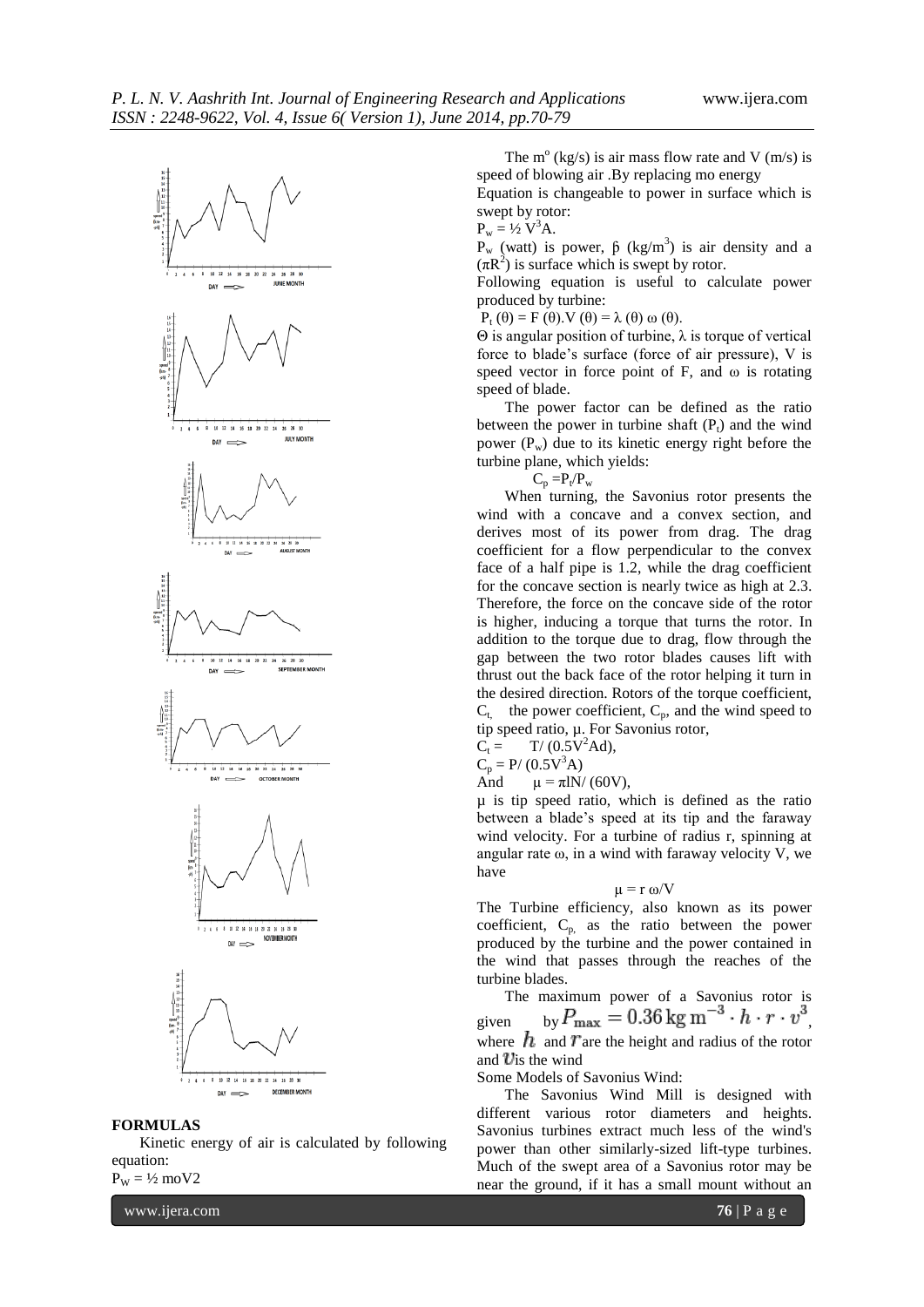extended post, making the overall energy extraction less effective due to the lower wind speeds found at lower heights

Some of the standard models are listed below:

- 1. Model1- General Household model  $R = .1m$  and  $h = .2m$ .
- 2. Model2 EOLE , built in Quebe, Canada.  $R = 30m$  and  $h = 100m$ .

3 . Model3 – VAWT-850, UK.

- $R = 19m$ ,  $h = 45m$ .
- 4. Model4 -- Model developed .

 $R = .23m$ ,  $h = .5m$ .

Output of Savonius Wind Mill for different Wind speeds:

| Sin             | Model/Wi       | Mod             |                | Model 3        | Mod             |
|-----------------|----------------|-----------------|----------------|----------------|-----------------|
| $\overline{O}$  | nd             | el <sub>1</sub> | Mode           | (watts)        | el <sub>4</sub> |
|                 | Speed.(k       | (watt           | 12             |                | (watt           |
|                 | mph)           | s)              | (watts)        |                | s)              |
|                 |                |                 |                |                |                 |
| 1               | $\overline{3}$ | $\overline{0}$  | 624.9          | 177.9          | 0.02            |
|                 |                |                 |                |                | 3               |
| $\overline{c}$  | 5              | 0.01            | 2891           | 823.875        | 0.11            |
|                 |                | 9               |                |                |                 |
| 3               | 7              | 0.05            | 7933.          | 2260.7         | 0.30            |
|                 |                | 2               | 14             |                | $\overline{4}$  |
| $\overline{4}$  | 9              | 0.11            | 1686           | 4804.83        | 0.64            |
|                 |                | 23              | $\overline{0}$ | 9              | 6               |
| 5               | 13             | 0.33            | 5081           | 14480.4        | 1.94            |
|                 |                | 88              | 3.744          | $\overline{2}$ | 7               |
| 6               | 16             | 0.63            | 9473           | 26199.6        | 3.63            |
|                 |                | 2               | 5              |                | 75              |
| $\overline{7}$  | Eastern        | 0.75            | 2462           | 32382.5        | 4.35            |
|                 | Ghats          | 8               | 74             |                | 5               |
|                 | Min            |                 |                |                |                 |
|                 | speed-17       |                 |                |                |                 |
| 8               | Eastern        | 1.64            | 3996           | 70180.5        | 9.44            |
|                 | Ghats          | 3               | 68             | 68             |                 |
|                 | Max            |                 |                |                |                 |
|                 | speed-22       |                 |                |                |                 |
| 9               | Sea            | 0.26            | 1850           | 11389.2        | 1.53            |
|                 | breeze         | 6               | 29             | 5              | 2               |
|                 | min            |                 |                |                |                 |
|                 | speed-12       |                 |                |                |                 |
| $\overline{10}$ | Sea            | 2.71            | 4068           | 52728          | 7.09            |
|                 | breeze         | $\overline{c}$  | 51             |                | 28              |
|                 | maxspeed       |                 |                |                |                 |
|                 | $-26$          |                 |                |                |                 |

Energy Output of Savonius Wind Mill in Visakhapatnam:

# **MODEL "EOLE"** ( R= 30m, h= 100m)

1. Implemented along sea coast of Visakhapatnam.

Sea coast length  $= 80$ km

Number of Windmills (Placed at a distance of  $100m$  each) =  $80000/100$ 

 =800 windmills Average Sea Breeze = 16kmph. Output of one Windmill = 94.73

KiloWatts.

Total Output =  $800 \times 94.73 = 75,700$ KiloWatts.

2. Implemented along Eastern Ghats of Visakhapatnam

Eastern Ghats Range = 50km.

Number of Windmills (Placed at a distance of  $100m$  each) =  $50000/100$ 

|  | $=$ 500 windmills                  |  |
|--|------------------------------------|--|
|  | Average Wind Speed = $19.5$ kmph.  |  |
|  | Output of one Windmill = $1,71.62$ |  |

KiloWatts. Total Output =  $500 \times 1,71.62 = 85,813$ 

KiloWatts.

Total Power Output  $=(85813 + 75700)$ kw = 1,61,513 KiloWatts.

#### **MODEL VAWT-850** (R= 19m, h= 45m)

1. Implemented along sea coast of Visakhapatnam:

Sea coast length  $= 80 \text{km}$ 

Number of Windmills (Placed at a distance of  $100m$  each) =  $80000/100$ 

|                                 | $= 800$ windmills                        |
|---------------------------------|------------------------------------------|
| Average Sea Breeze = $16$ kmph. |                                          |
|                                 | Output of one Windmill = $27$ KiloWatts. |
|                                 | Total Output = $800 \times 27 = 21,600$  |
| KiloWatts.                      |                                          |

2. Implemented along Eastern Ghats of Visakhapatnam

Eastern Ghats Range = 50km.

Number of Windmills (Placed at a distance of  $100m$  each) =  $50000/100$ 

| $= 500$ windmills                               |
|-------------------------------------------------|
| Average Wind Speed = $19.5$ kmph.               |
| Output of one Windmill = $48.8$ KiloWatts.      |
| Total Output = $500 \times 48.8 = 24,438$       |
| KiloWatts.                                      |
| Total Power Output $=(21,600 + 24,438)$ kw =    |
| 46,038 KiloWatts.                               |
| <b>Energy Saved</b>                             |
| Total Conventional Energy<br>used<br>in         |
| $Visual$ hapatnam = 586.8MW                     |
| Energy saved in using EOLE Savonius Windmill    |
| 161.51 MW<br>$=$ $-$                            |
| Total Convectional Used = $(586.8 - 161.51)$ MW |
| $= 425.29$ MW                                   |

Percentage Energy Saved by using EOLE Windmill =  $(161.51/586.8)$  x 100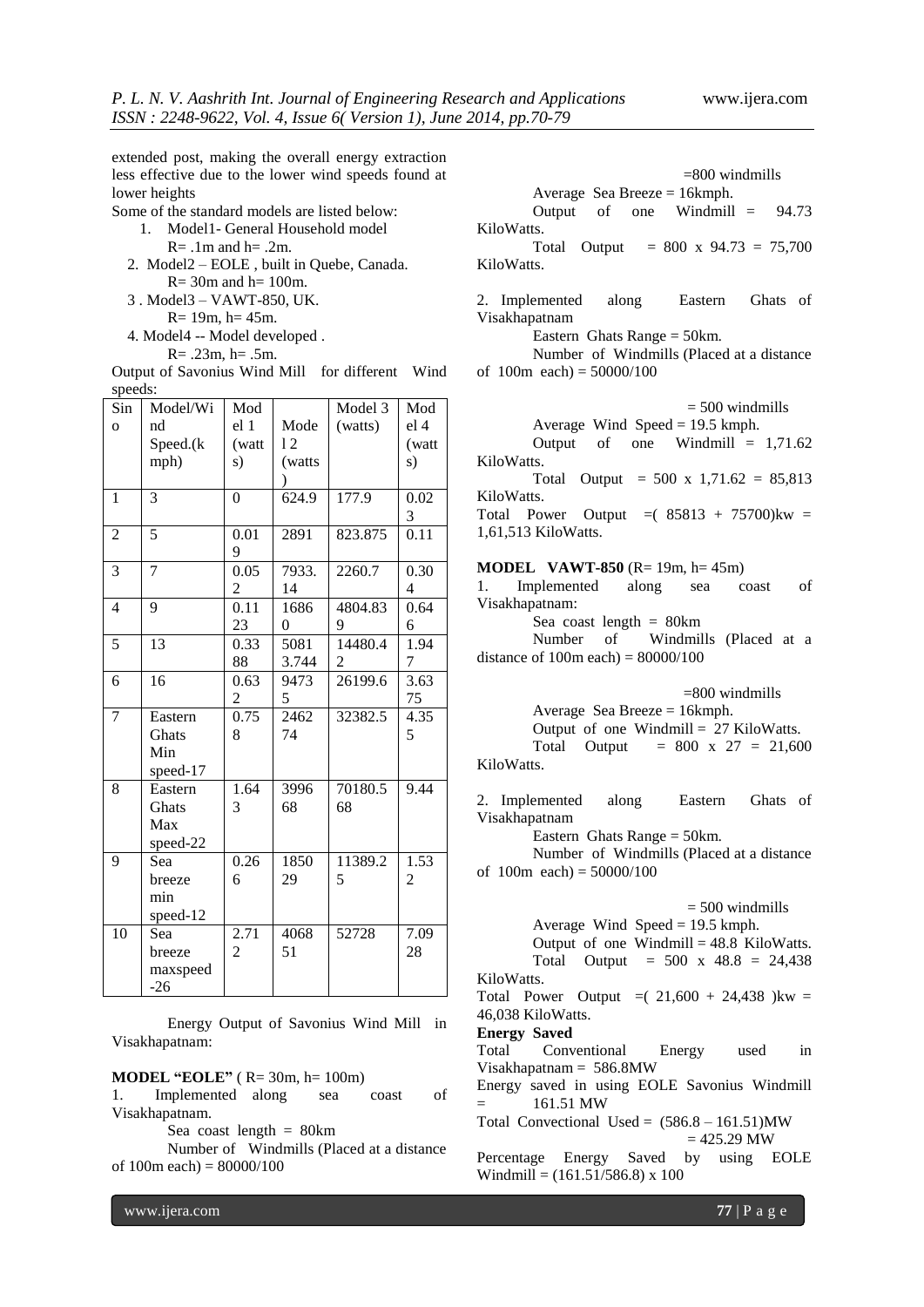#### $= 27.52\%$

Energy saved in using VAWT-850 Savonius Windmill  $= 46.03$  MW

Total Convectional Used =  $(586.8-46.03)$  MW  $= 540.77$  MW

Percentage Energy Saved by using VAWT-850 Windmill =  $(46.03/586.8)$  x 100.

#### $= 7.8%$

# **VII. ADVANTAGES OF SAVONIUS WIND MILL**

- a) It is a renewable source of energy.
- b) Wind power systems are non-polluting so it has no adverse influence on the environment.
- c) Wind energy systems avoid fuel provision and transport.
- d) On a small scale up to a few kilowatt system is less costly.
- e) On a large scale costs can be competitive conventional electricity and lower costs could be achieved by mass production.
- f) They are always facing the wind no need for steering into the wind.
- g) Have greater surface area for energy capture -can be many times greater. h) Are more efficient in gusty winds – already facing the gust.
- i) Can be installed in more locations on roofs, along highways, in parking lots.
- j) Can be scaled more easily from mill watts to megawatts.

# **VIII. ADVANTAGE OF SAVONIUS WIND TURBINE OVER HORIZONTAL AXIS WIND TURBINE**

There are several reasons why we would choose a vertical axis wind turbine over a horizontal axis windmill.

- 1. They are mounted lower to the ground making it easy for maintenance if needed.
- 2. They start creating electricity at speeds of only 6 mph. And
- 3. Third, they may be able to be built at locations where taller structures, such as the horizontal type, can't be.
- 4. Higher power utilization-- 20% higher than HAWT.
- 5. Lower noise level--only 27-37 DB, suitable for your living condition.
- 6. Safer operation--Spin at slower speeds than horizontal turbines, decreasing the risk of injuring birds and also decreasing noise level.

# **IX. CONCLUSION**

Vertical axis wind energy conversion systems are practical and potentially very contributive to the production of clean renewable electricity from the wind even under less than ideal sitting conditions. It is hoped that they may be constructed used highstrength, low- weight materials for deployment in more developed nations and settings or with very low tech local materials and local skills in less developed countries. The Savonius wind turbine designed is ideal to be located on top of a bridge or bridges to generate electricity, powered by wind. The elevated altitude gives it an advantage for more wind opportunity. With the idea on top of a bridge, it will power up street lights and or commercial use. In most cities, bridges are a faster route for everyday commute and in need of constant lighting makes this an efficient way to produce natural energy.

# **REFERENCES**

- [1] Peter, C., Sheets, B. and Tablar, S. (2008): *Emerging Technologies in the Wind Turbine Market, The Palace Hotel, San Francisco*, CA. 19-20 November 2008.
- [2] Manwell, J.F., McGowan, J.G. and Rogers, A.L. (2009): *Wind Energy Explained UK*, John Wiley & Son Ltd.
- [3] Akwa, J.V., Junior, G.A.S. and Petry, A.P. (2012): *Discussion on the Verification of the Overlap Ratio Influence on Performance Coefficients of a Savonius Wind Rotor Using Computational Fluid Dynamics. Renewable Energy*, Vol.38, pp.141-149.
- [4] Halsey, N. (2011): *Modeling the Twisted Savonius Wind Turbine Geometrically and Simplifying its Construction. Oregon Episcopal School*.
- [5] D'Alessandro, V., Montelpare, S., Ricci, R. and Secchiaroli, A. (2010): *Unsteady Aerodynamics of a Savonius Wind Rotor: A New Computational Approach for the Simulation of Energy Performance. Energy,*  Vol.35, pp. 3349-3363.
- [6] Islam, M.Q., Hasan, M.N. and Saha, S. (2005): *Experimental Investigation of Aerodynamic Characteristics of Two, Three and Four Bladed S-Shaped Stationary Savonius Rotors. The Proceeding of International Conference on Mechanical Engineering 2005,* 28-30 December 2005, Dhaka, Bangladesh.
- [7] Musgrove, P. (2010): *Wind Power, UK: Cambridge University Press.*
- [8] Hayashi, T., Yan, L. and Suzuki, K. (2004): *Wind Tunnel Tests on a Three-stage Outphase Savonius Rotor.* [Online]. Available at: http://www.2004ewec.info/files/231400\_tsuto